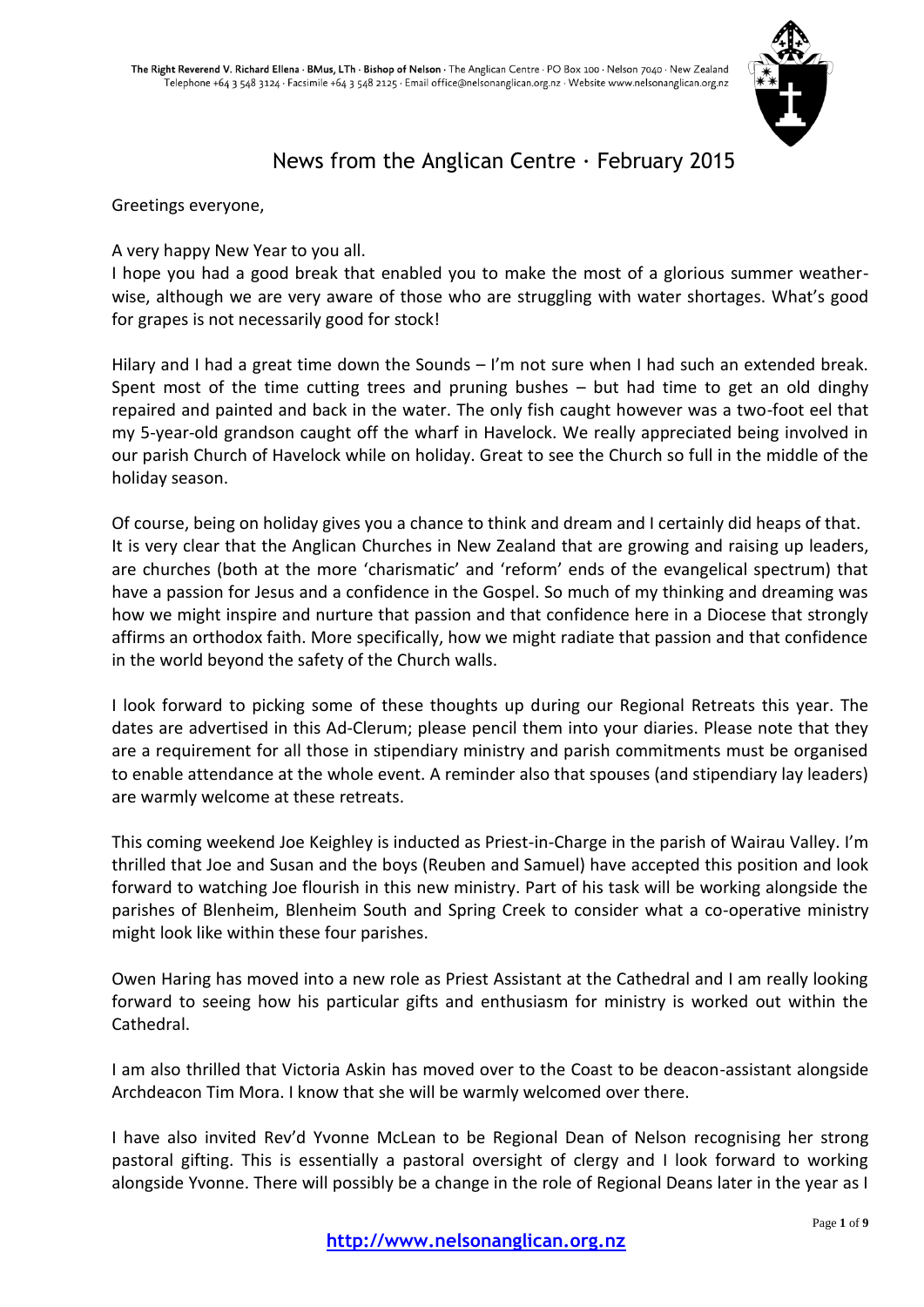continue to work alongside Graham O'Brien and Andrew Burgess in a new approach to Post-Ordination Ministry Training and on-going in-service training through the development of peersupport groups.

Although this is all still in the early discussion stages I am excited by where it seems to be leading.

A reminder that the convergence camp is being held again this year at Bethany Park, Kaiteriteri on the 20<sup>th</sup> to the 22<sup>nd</sup> of February. This is a great opportunity for parishes to link together and make this a parish camp as much as it is a Diocesan one. It is a stunning venue and the weather will still be warm enough (and hopefully settled enough) to make the most of Kaiteriteri.

Finally, just a quick update on the Missional Order of St Paul which is now a registered Trust. A pilot scheme in Marlborough is really taking off which, like any successful movement, is totally due to the enthusiasm of leaders who have caught the vision. It is an indigenous cell-based movement to plant and build community with people outside the current structures of the Church and it is led by people who have a passionate commitment to the Lordship of Christ and who submit themselves to a life of personal reflection.

Watch this space!

With much love to you all.

+Richard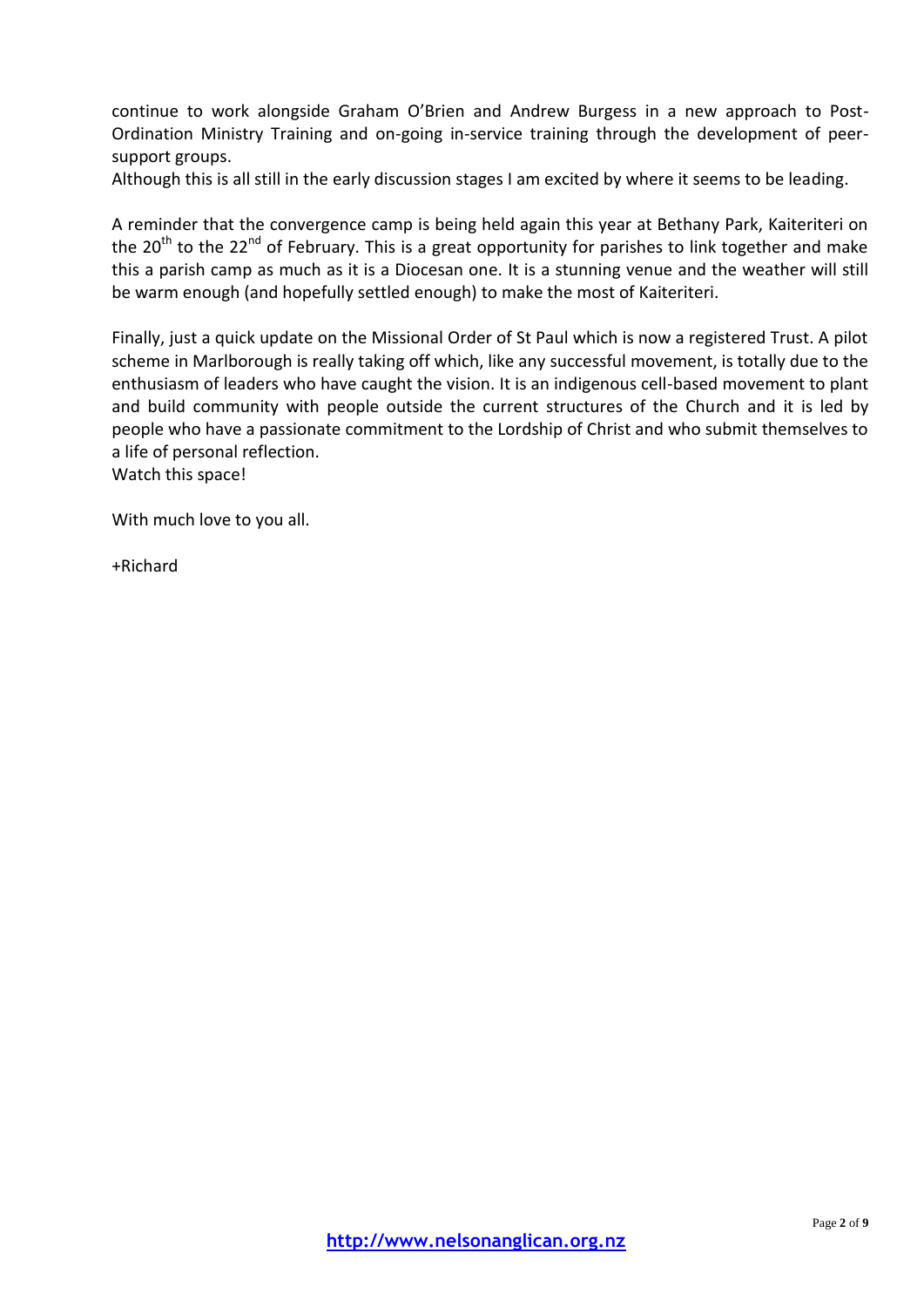# **EVENTS & NOTICES IN OUR DIOCESE & COMMUNITY**

(refer also to 'Ministry Education' for details of training events coming up)

**Convergence 2015** – Weekend of 20-22 February 2015 at Kaiteriteri. Convergence 2015 will feature a range of local speakers and artists. More information on [www.nelsonanglican.org.nz](http://www.nelsonanglican.org.nz/)  or phone 547 5631, email [convergencecamp@xtra.co.nz](mailto:convergencecamp@xtra.co.nz)

### **Regional Deanery Retreats 2015:**

Waimea: 20-22 April | Marlborough: 4-6 May | Nelson: 15-17 June | Mawhera: 15-17 July Clergy will be contacted shortly with more details.

**Synod 2015** - 17-19 September in Westport.

# **MINISTRY EDUCATION**

Please note below the suggested dates for both EQUIP and POMD in 2015.

### **TRAINING EVENTS**

#### **EQUIP MINISTRY EDUCATION**

EQUIP is part of Diocesan ministry education and is designed at an appropriate level for anyone to attend to learn about ministry skills. **Please advertise these in your parish and invite current and future ministry leaders to attend.**

#### **Marlborough: (St Christopher's)**

- March 21: Unit 2 Handling the Bible
- June 6: Unit 4 Mission-Shaped Ministry
- September 5: Unit 10 Prayer (New)

### **Nelson/Waimea (St Stephen's Tahunanui)**

- May 2: Unit 2 Handling the Bible
- June 27: Unit 4 Mission-Shaped Ministry
- October 17: Unit 10 Prayer (new)

#### **Mawhera**

- May 16: Unit 2 Handling the Bible (St John's, Westport)
- August 1: Unit 4 Mission-Shaped Ministry (Holy Trinity, Greymouth)
- November 7: Unit 10 Prayer (New; St John's, Westport)

### **Post Ordination Ministry Development (POMD)**

POMD is on a Thursday and starts at 10am (coffee from 9.30 unless stated).

- February 19 Rex Booth (leading a team; leading a meeting) 9.30 start
- $\bullet$  March 26 Phil Trotter Mentoring
- April 23 Funerals (Graham; include Funeral home visit Marsden House 9am start)
- May 21 CFM+Youth
- June 18 Elder+Social
- July 30 Prayer David Hollingsworth?
- August 13/14 School of Theology
- September No POMD Synod
- November 6 (Friday) Willow Creek GLS2015 will have a group "Nelson Anglican" booking
- November 19-20– Bishop's Retreat

### **CLINICAL PASTORAL EDUCATION** (CPE)

**Dates:** 15 Weeks (approximately Apr 15-Aug 6).

Public holidays will be observed as holidays during this course.

There is a maximum of 6 places available. The cost of the course per student is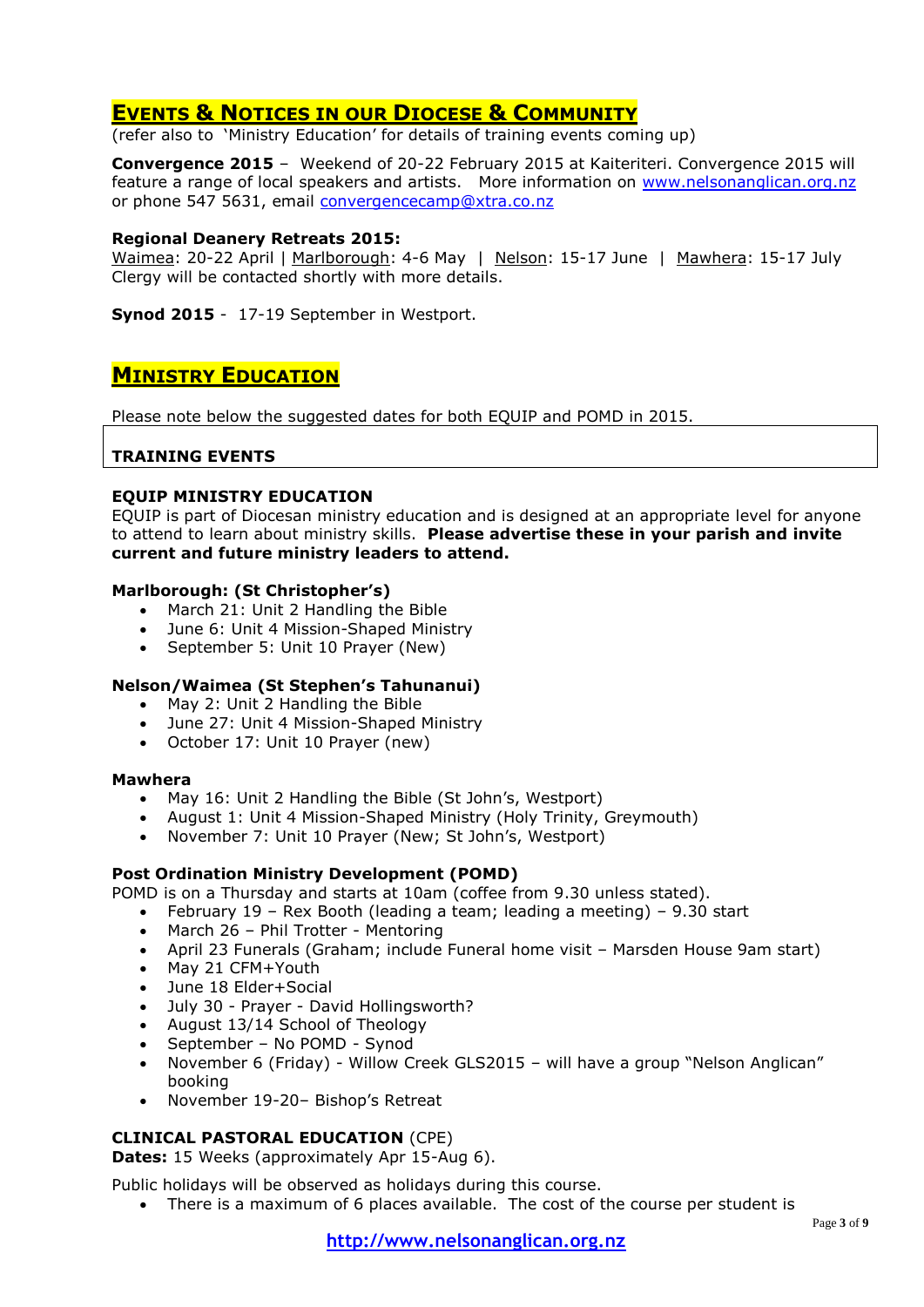**\$2000.00** (a \$1,000pp subsidy is available from Ministry Education).

 Practical requirement: 15hrs/week of pastoral ministry (this is covered by normal parish work if you are involved in stipended ministry) + 5hrs reading/reflection/writing

Peer group seminars will take place at Bishopdale Theological College – two days per fortnight: 9am -3pm (followed by individual supervision as arranged).

- April 15,16,17 Wed, Thurs, and Fri
- Apr 30-May1 Thurs and Fri
- May 14-15 Thurs and Fri
- May 28-29 Thurs and Fri
- June 11-12 Thurs and Fri midcourse
- June 25-26 Thurs and Fri
- July 9-10 Thurs and Fri
- July 23-24 Thurs and Fri
- August 5-6 Thurs and Fri

This year we are fortunate to have Rev Kath Maclean (Chaplain with Capital Coast District Health Board) and Rev Ros Sims (Priest-in-Charge of Holy Trinity Anglican Church, Wainuiomata) as the CPE supervisors who will run the course together.

### **MINISTRY INTERNSHIP SCHEME**

If you are interested in this for 2015 now is a good time to begin a conversation with myself, your vestry and any possible intern.

### **CHURCH ARMY – APPRENTICESHIP IN EVANGELISM AND CHURCH PLANTING**

For details see<http://www.ca-nz.org/whatwedo/apprenticeship/>

### **CENTRAL OTAGO RAIL TRAIL RETREAT.**

Tuesday 28<sup>th</sup> April until Thursday 30<sup>th</sup> April.

An incredible opportunity to experience the beauty of Central Otago, the wonder of creation, hear something of the faith of the early pioneers and local farmers, cycle or walk the most beautiful parts of the rail trail, explore the environment, sit and experience stillness, pan for some gold, head into the hills, sample the local wines, enjoy meals at the local pub, oh yes… we'll reflect and pray a bit.

Each day will be bracketed by prayer and each new experience will be an opportunity for reflection.

We have booked the Lauder Railway School B and B to be our base. For information about the accommodation have a look at: [www.lauderschool.co.nz](http://www.lauderschool.co.nz/) <https://www.facebook.com/LauderSchoolBnBRailTrail>

Early bookings will be essential as this event is to be advertised nationally. For more information and registration; Please email the Vicar of Dunstan, Rev'd Ross Falconer: [dunstananglican@xtra.co.nz](mailto:dunstananglican@xtra.co.nz)

## **RESOURCES**

### **NEW Resources now available.**

If you know of any good small group resources please let me know so we can update our supply. **EQUIP** DVDs are also available at Holy Trinity, Greymouth and St Christopher's, Blenheim for loan. **Please let your small group leaders know about these resources by passing this list on**.

| <b>NAME</b>                    | <b>TYPE</b> | <b>LOCATION</b> |
|--------------------------------|-------------|-----------------|
| Network Course                 | <b>DVD</b>  | Anglican Centre |
| Survivors Guide to Hell Pt 2   | <b>DVD</b>  | Anglican Centre |
| Rob Harley                     |             |                 |
| Transformed - Rick Warren      | DVD-book    | Anglican Centre |
| Son of God Movie               | <b>DVD</b>  | Anglican Centre |
| Missional Small Groups - Scott | <b>Book</b> | Anglican Centre |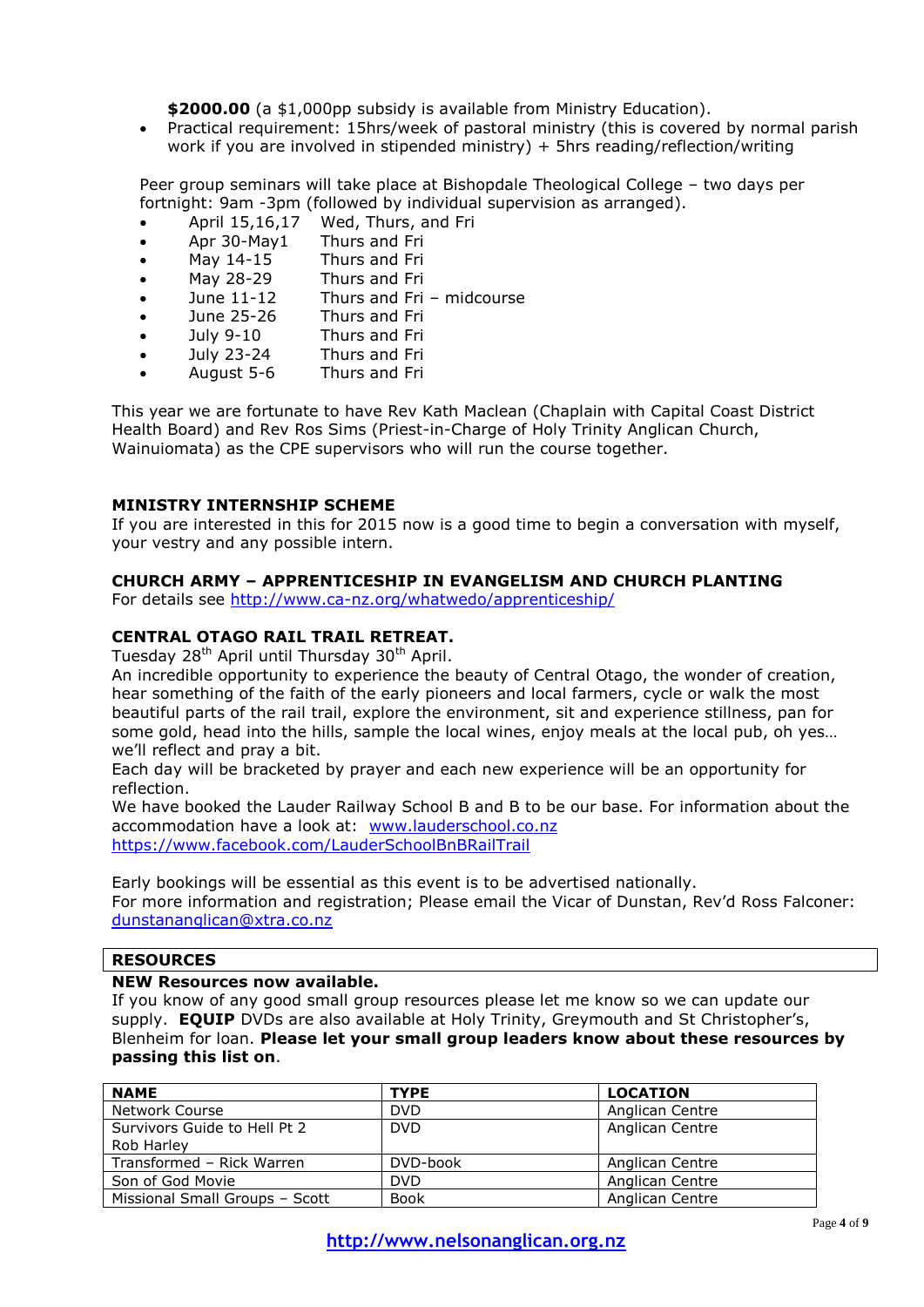| Boren                               |             |                 |
|-------------------------------------|-------------|-----------------|
| Making Small Groups Work - Henry    | <b>Book</b> | Anglican Centre |
| Cloud and John Townsend             |             |                 |
| Christianity Explored               | DVD+book    | Anglican Centre |
| Discipleship Explored               | DVD -book   | Anglican Centre |
| Soul Handbook - Older teens/Young   | DVD-book    | Anglican Centre |
| Adults (Christianity Explored youth |             |                 |
| series)                             |             |                 |
| CY (11-14yr; Christianity Explored) | <b>Book</b> | Anglican Centre |

### **Online: via BTC/ Diocesan websites "Resources" sections.**

BTC has now established a platform to make video presentations available at [www.bishopdale.ac.nz/resources.](http://www.bishopdale.ac.nz/resources)

### **Questions on Theology and Science**

**BIOLOGOS** is an organization founded by Francis Collins, of dedicated evangelicals committed to the relationship between the Christian faith and science. They have a new site for "pastor resources" which has very good resourcces for many of the difficult questions people ask. Check it out http://biologos.org/news/september-2014/new-pastor-resource-Centre.

**ISCAST** (Institute for the Study of Christianity in an Age of Science and Technology) is an Australian organisation (with many NZers and expats) dedicated to exploring the interface between science and the Christian faith. Its membership consists of scientists, theologians and professionals with standing in their own fields and a commitment to the Christian faith. Their website has many good resources that tackle many questions about science and faith. See http://www.iscast.org.

### **InterChurch Bioethics Council.**

The **InterChurch Bioethics Council** (ICBC) is composed of appointed representatives from Anglican, Methodist and Presbyterian Churches for the purpose of addressing crucial ethical issues in NZ relating to bioethics [http://www.interchurchbioethics.org.nz.](http://www.interchurchbioethics.org.nz/)

God Bless graham@bishopdale.ac.nz

# **SOCIAL SERVICES ENABLER**



Welcome to a new year of possibilities and potential as your parish looks to connect, communicate, witness and serve the community in your location. I also look forward to exploring with you any joined up ministry opportunities in partnership with another church or parish and/or agencies. What are the congregation's observations, what is the community saying and how are you able to respond?

Diocesan Trust funding is held and can be applied for - please check with your orange ACCT poster or contact me to discuss. It is important to note that the funding granted this year will become active from **1 January 2016.**

Also, just a reminder that Accountability reports will be due on 1 April with either myself or Deborah. These reports (see grants and funding on Diocesan website) apply to ANY funding you have received for 2014 via the various funding pools eg Tindall Foundation, ACCT social services, Mary Foster-Barham Trust or Older Persons' Ministry Fund and they must be passed by your Vestry or management team please. Reports are appreciated and are very helpful for ACCT who review these at their April meeting. Merryl will supply the figures relating to your OPMF and other grants.

Please be in touch if I can provide inspiration, advice or help to find resources.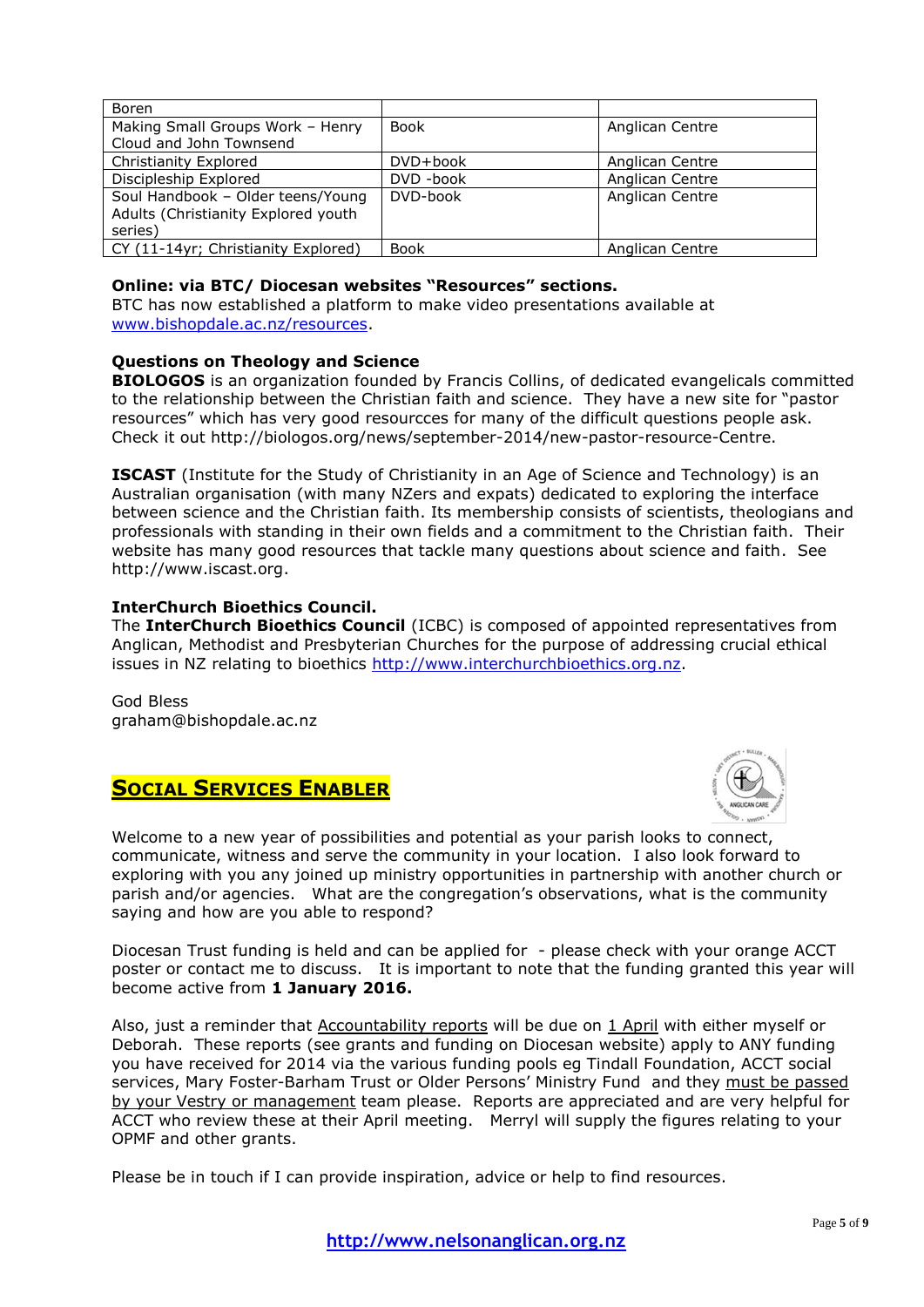Can I ask you to make sure that your parish ministry staff are all engaging in professional supervision? This is a budgeted item in funded positions so no cost to the parish. I am able to offer supervision if required. Blessings to you all

Gerrie Mead Social Services Enabler

# **CHILDREN AND FAMILIES MINISTRY (CFM)**

It is with a sense of excitement that I wish everyone a Happy New Year. I wonder just what God may have in store for Children and Families Ministry within the diocese in 2015…..

**Here is a great opportunity for some excellent training.** I am planning to go and would love to have some others join me. Please pass this information on to those in your parish who you know this will appeal to. Ask them to contact me as there are group bookings available.

# **Unlimited** Childrens Ministry Network *Together Everyone Achieves More!* HOMEGROWN

Explore and share together the great potential, resources and talents God has given us here in Aotearoa to minister to the children and families in our churches and communities. An interactive conference with a difference where you will have the chance to give and to receive.

> Riccarton Baptist Church 80 Rattray Street, Christchurch Friday March 1, 7pm and Saturday March 14 9.30 to 4.30pm

> > \* \$65 per person \* \$40 per student Group Discount (5+ppl) \* \$55 adult / \$35 student All registrations (groups and individual) are online.

**ALSO this term-** *Intermediate Camp- Bridge Valley Cam, Wakefield-Friday April 10, 6pm to Sunday April 12, 2pm.* Mark this in your parish calendars. It will be an excellent opportunity for parishioners in this age group to grow in their faith while meeting other young people of their age group from throughout the diocese. More details in the next few weeks.

**Safe Here-** Does your parish have a coordinator? It's a new year so you probably have new people beginning their ministries to vulnerable people within your parish. The coordinator should be working with these people as they are required to fill in application forms and be Police checked. Plus you probably have people who are already in ministry, maybe even yourself, who have not met the diocesan requirements in terms of 'Safe Here' training. Well 2015 training is underway in Nelson and Waimea.

**Modules 3 & 4 –Team Leaders-** Wednesday February 11 and 25- 7-8.30pm- Victory Community Church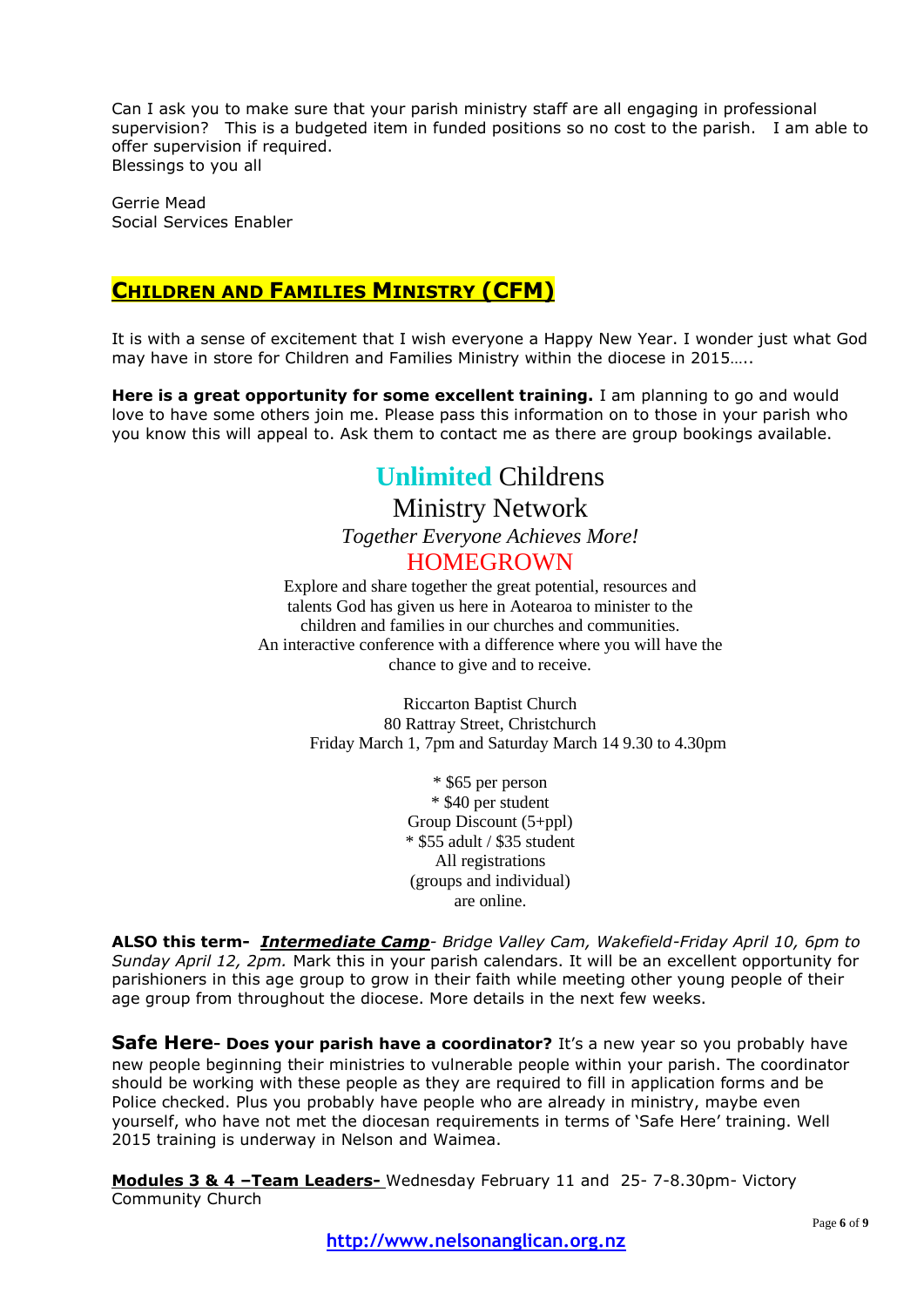**Modules 1 & 2- Team Members-** Monday February 9 and 16- 7-8.30pm- All Saints

If you would like to have training based in your parish then speak to your coordinator or contact me.

# **StraNdZ has a new enabler-Diana Langdon**

Here is a biography to assist you to get to know her.

Diana's journey into the messy and creative world of kids' ministry began with a 2-year internship at an inner city church in south London. Working with families on the largest housing estates in Europe was as challenging as it was rewarding, and she saw first hand how simple encouragement, support from the church and sharing the love of Jesus could transform families' lives. She was hooked. In 2005, Diana was invited to take up the position of Children's Ministry Team Leader at All Saints Hataitai, in the Diocese of Wellington. Her love for creative programmes and family activities, youth discipleship, mentoring leaders and running fun community events helped grow and sustain a strong children's and youth ministry in the Eastern Suburbs.

After finishing at All Saints, Diana wanted to use her creative gifts and dreams to serve the church better, so she took a year out to upskill in Graphic Design at a design school in Wellington. Since then she has used her flair for design to create effective, relevant and beautiful design work for a variety of individuals and organisations. These have included 15 Anglican churches within NZ, the Anglican Diocese of Wellington and 20 other charities, nonprofit organisations and businesses both in New Zealand and the UK. She has been able to encourage, equip and support churches in their vision, in sharing their ideas and resources, developing their ministries, training and wisdom.

Stepping into this new role as the Strandz Enabler will bring together Diana's experience in children's ministry, creative design and communication, and she is excited about this unique opportunity to support all that God is doing in the local churches around New Zealand. Diana has been based in the UK for the past two years and will be moving back to Wellington in February, in time to start her new role in March 2015.

## **Date for your diary: Scripture Union – 'Way to Go' Training Day- Nelson- Saturday August 1**

Sue Fallow, CFM Enabler

# **YOUTH COORDINATOR**

### **Term one**

- 20-22 Feb Convergence camp Kaiteriteri
- 13 Feb Combined Nelson / Waimea youth group night
- 25 Feb Charge Marlborough
- 26 Feb Charge Nelson / Waimea
- 26 Mar POMD 'Mentoring' with Phil Trotter
- 02-06 Apr Easter camp

# **Key dates**

- 10-12 Jul Band camp
- 28-30 Aug The Abbey, national Anglican youth leaders conference
- 17-19 Sep Synod with return of the youth breakfast
- 23-26 Oct Spring camp

**LUKE SHAW:** OFFICE +64 035483124 MOBILE +64 0212772186 [Email:youth@nelsonanglican.org.nz](mailto:youth@nelsonanglican.org.nz)

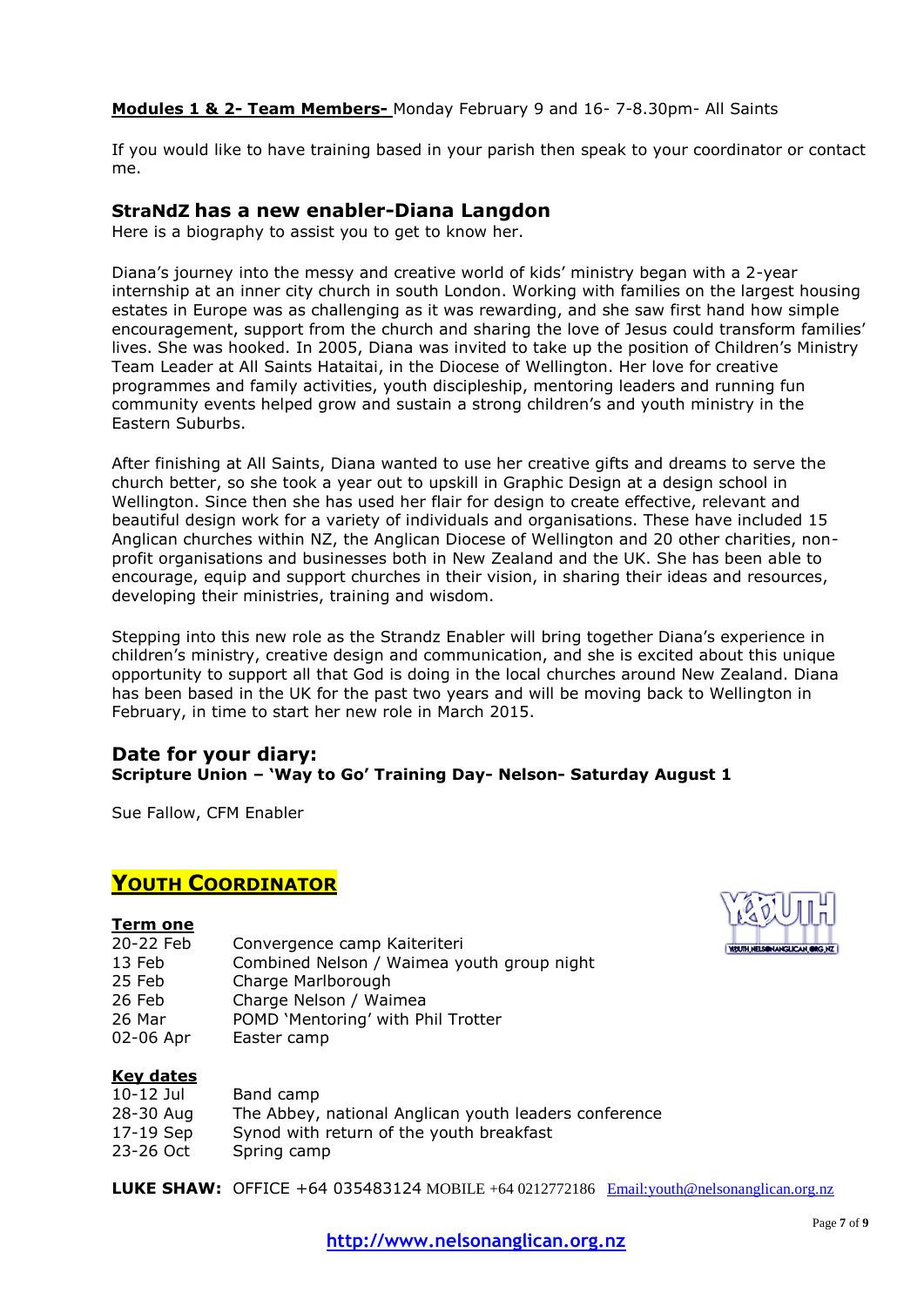# **BISHOP SUTTON LIBRARY**

Here are some newly purchased books the Bishop Sutton Library would like to make available for loan:

### Armstrong, Karen

## **Fields of blood: religion and the history of violence.**

London: Bodley Head, 2014

A renowned scholar of world religion questions the belief that faith is violent and that religion has caused major wars in history.

### Baab, Lynne M.

### **The power of listening: building skills for mission and ministry.**

Maryland: Rowman & Littlefield, 2014

A minister and lecturer in pastoral theology explores the themes of listening to God and the development of listening skills in human relationships.

#### Stetzer, Ed

#### **Planting missional churches.**

Nashville: B&H Publishing, 2006 A book providing practical guidance for planting "biblically and culturally relevant churches".

#### Ramsey, Thor

**The most encouraging book on Hell ever.** Maryland: Cruciform Press, 2014 A humorous book which discusses the serious theme of the doctrine of hell.

Please let me know if you would like to borrow any of these books. And if you have come across a book you would like us to purchase for the library, please let me know. Elizabeth Dooley - Librarian Tel. (03) 548 8785 | Email : [library@bishopdale.ac.nz](mailto:library@bishopdale.ac.nz)

# **GENERAL NOTICES**

**Theology House Lent Book 2015 Gratitude and Grace: Through Lent with John**, by Lynda Patterson and Peter Carrell. Six studies for Lent with two extra studies for use after Easter! Details on [www.theologyhouse.ac.nz](http://www.theologyhouse.ac.nz/) Price \$7 per copy plus P&P. 10% discount for bulk orders of 50 or more copies. Order: email Les Brighton, [admin@theologyhouse.ac.nz](mailto:admin@theologyhouse.ac.nz) or phone 03 341 3399.



**Be Still** – We all need a place of sanctuary – an oasis where we can be refreshed, healed and nurtured by Christ. This book of prayers, images and blessings by Rev Iain Gow (Auckland Diocese) & Nat Tate.

The cost is \$12.00 inclusive of postage.

An initial order can be made through Iain's email: [gow.iain@yahoo.com](mailto:gow.iain@yahoo.com) at \$12.00 inclusive of postage or

equally it can be bought from Castle Publishing whose web-site is: <http://www.castlepublishing.co.nz/be-still.html>

**Pilgrimage to Israel and Jordan 2015**, with Rev Mike Hawke - Last year's Pilgrimage to Israel and Jordan was full and a number missed out so we are doing it again this year – May 13-28. Register your interest at [Lynda@innovtive-travel.com](mailto:Lynda@innovtive-travel.com) or pho 0212577741 or toll free 0508100111.